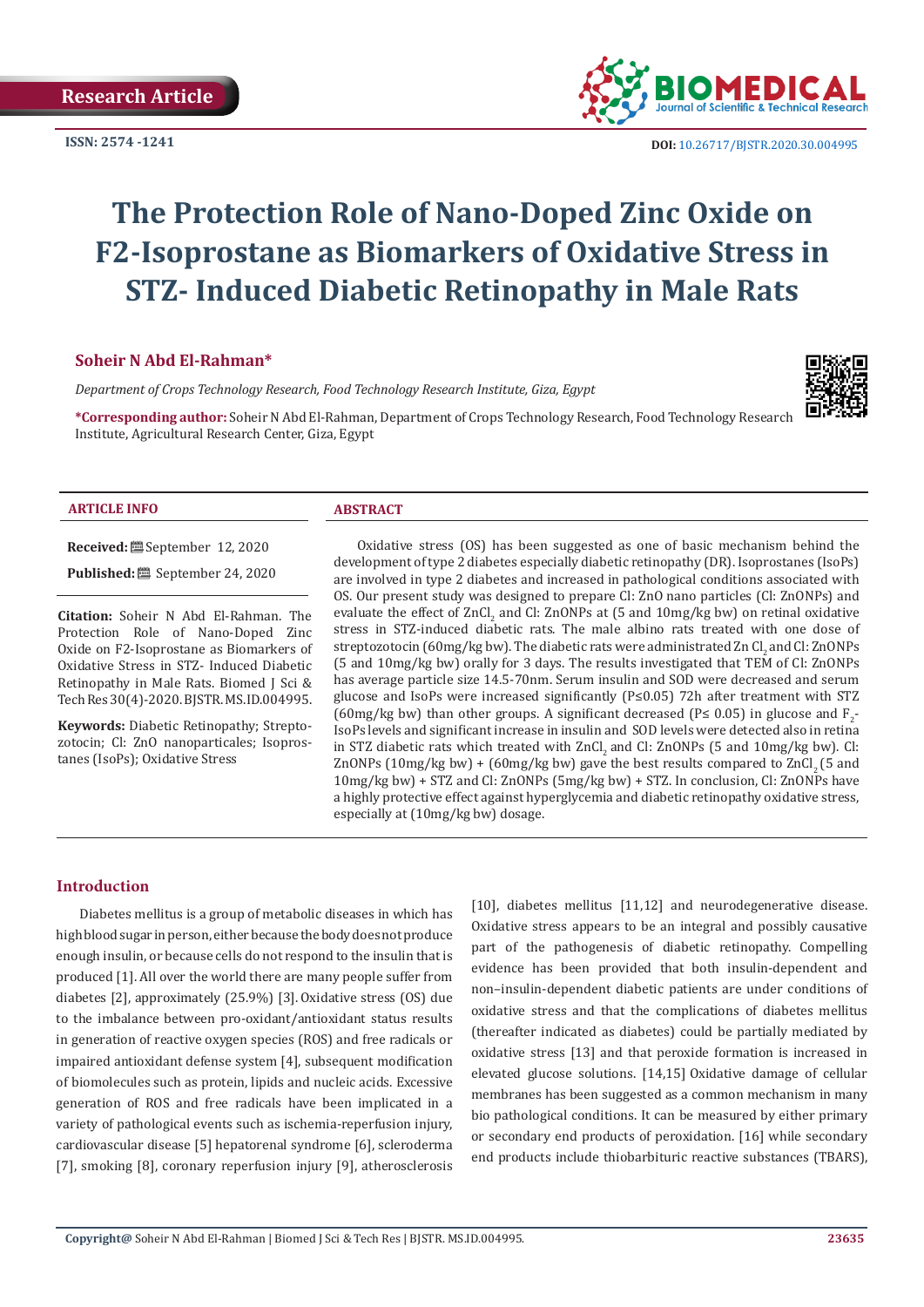F2-like products termed F2-isoprostanes (F2-IsoPs). [17,18] Increased levels of F2-IsoPs can be found in the plasma of patients affected with type I and type II diabetes [11,19] and in animal models of diabetes [20] and currently are used as *in vivo* indicators of lipid peroxidation [11,13,21,22]. Zinc (Zn) is the most abundant trace intracellular element required for several cellular processes, including cell proliferation, reproduction, immune function and defense against free radicals [23]. It plays an important role as an antioxidant, protects cellular components from oxidation, [24]an activator for more than three hundred enzymes in the body [25] and in different metabolic pathways including glucose metabolism. [26] Also, Zinc promotes hepatic glycogenesis through its actions on the insulin pathways, storage, secretion [27] and thus improves glucose utilization [28]. Due to its fast electron transfer capability, ZnO is a key material for fabrication of bio membranes, and enzymatic detective devices [29]. Many studies have addressed the importance of ZnO as an antioxidant and a therapeutic agent in several free radicals initiating systems [26,30]. Nano-ZnO is a product whose particle diameter is between 1to 100nm. More recently, the study of ZnO nanoparticles is a very active area [31,32]. Umrani, and Paknikar, [33] reported that the antidiabetic effects of ZnONPs through induction of insulin, also, they proved the ability of ZnONPs for controlling of blood glucose in diabetic rats. Soheir et al. [34] investigate the useful effects of high dose of F: ZnO and Cl: ZnO nanoparticles in protection diabetic rats against hyperglycemia and retina against oxidative stress. There is only one study that monitored the effect of Cl: ZnO nanoparticles on diabetic rats, but there is not previous study carried out with Cl: ZnO nanoparticles on the role of iso prostane during diabetic rats. Therefore, this work designed to prepare ZnO nanoparticles doped with chlorine (Cl: ZnOPNs) and reviews the role of ZnCl<sub>2</sub> and Cl: ZnONPs on F2-Iso prostane as biomarkers of oxidative stress in retinal in relation to type II diabetes in rats.

# **Materials and Methods**

## **Experimental**

The ZnO nanoparticles doped with chlorine was prepared by a chemical solution method from zinc acetate (ZnAc) and oxalic acid. The preparation is as follows: 20mL of a 0.5 M ethanolic solution of oxalic acid was added drop-by-drop to 20mL of a 0.1M ethanolic solution of ZnAc under stirring and maintained at 60°C for 3h. Then  $0.5$  M of aqueous solution of ammonium chloride (NH $_{\rm 3}$ Cl) was added to the above solution to get at 5% Cl/Zn ratio. A white precipitate was obtained, which was separated by filtration and washed with a mixture of 75:25 (water: ethanol). This precipitate was dried in an oven at a temperature of 100°C for 24 h. The obtained precursor was finally calcined at 500°C for 2 h, with a heating rate of 5°C/min. All the reagents used in the experiments were of analytical grade and used directly as purchased.

### **Characterization**

The structure was analyzed by FTIR spectra (FTIRNicolet6700). Surface Morphology was analyzed by SEM (Quanta 3D FEG/ FEI) and TEM (JEOL, Tokyo, Japan) operating at 60 kV.

## **Biological Methods**

Male albino adult rats (60 animals weighing 130g±5) were obtained from the private market, Helwan, Giza, Egypt, then transported to Animal House of Ophthalmology Research Institute, Giza, Egypt. Rats were housed in individual cages with screen bottoms and fed on basal diet (corn starch 70%, casein 10%, corn seed oil 10%, cellulose 5%, salt mixture 4% and vitamins mixture 1%) for ten days. After equilibration, rats were weighted and divided into six groups (ten animals per each) everyone was assigned to one of the six diet groups (G1: Negative Control (NC), G2: STZ-treated group that injected with a single ip dose of STZ (60mg/kg bw), G3: treated group that received a single dose of STZ  $(60mg/kg$  bw)+ single daily oral low dose of ZnCl<sub>2</sub> (5 mg/kg b.w), G4: treated group that received a single dose of STZ (60mg/kg b.w) + single daily low dose of Cl: ZnONPs (5mg/kg b.w), G5: treated group that received a single dose of STZ (60 mg/kg b.w) + single daily oral high dose of  $ZnCl<sub>2</sub> (10 mg/kg b.w)$ , G6: treated group that received a single dose of STZ (60mg/kg b.w) + single daily high dose of Cl:ZnONPs (10mg/kg bw). Rats were sacrificed at 0, 24, 48, and 72 h after STZ treatment. Before the rats were sacrificed, blood was collected from the orbital sinus and serum was prepared and kept frozen at -20˚C until the time of assay. Each eye was immediately enucleated, the lens was removed, and the retina was gently peeled away from the pigment epithelium and placed in 500 ml ice-chilled 10mmol/l sodium phosphate buffer, pH 8.0.

## **Measurements of Blood glucose and Insulin**

Blood glucose (mg/dL) was estimated by glucose oxidase method using the kit supplied by SPINREACT (Sant Estevade Bas, Girona, Spain) according to, [35] we measured blood glucose in all experimental animals before the beginning of the experimental procedures, after streptozotocin injection. After that, blood glucose was monitored in all experimental animals, and results were obtained at 0, 24, 48 and 72h of the experimental period. Serum insulin was measured using an insulin radio immunoassay kit.

# **Superoxide Dismutase (SOD) and F2-Isoprostanes (F2- IsoPs) Assay**

The enzymatic activity of retinal SOD was measured as described by ohkuma et al. [36]. Retinal F2-IsoPs were measured using a competitive enzyme-linked immunoassay (ELISA) kit according to instructions (Cayman Chemical, Ann Arbor, MI) [37].

#### **Statistical Analysis.**

The results are represented as mean ±SE and statistically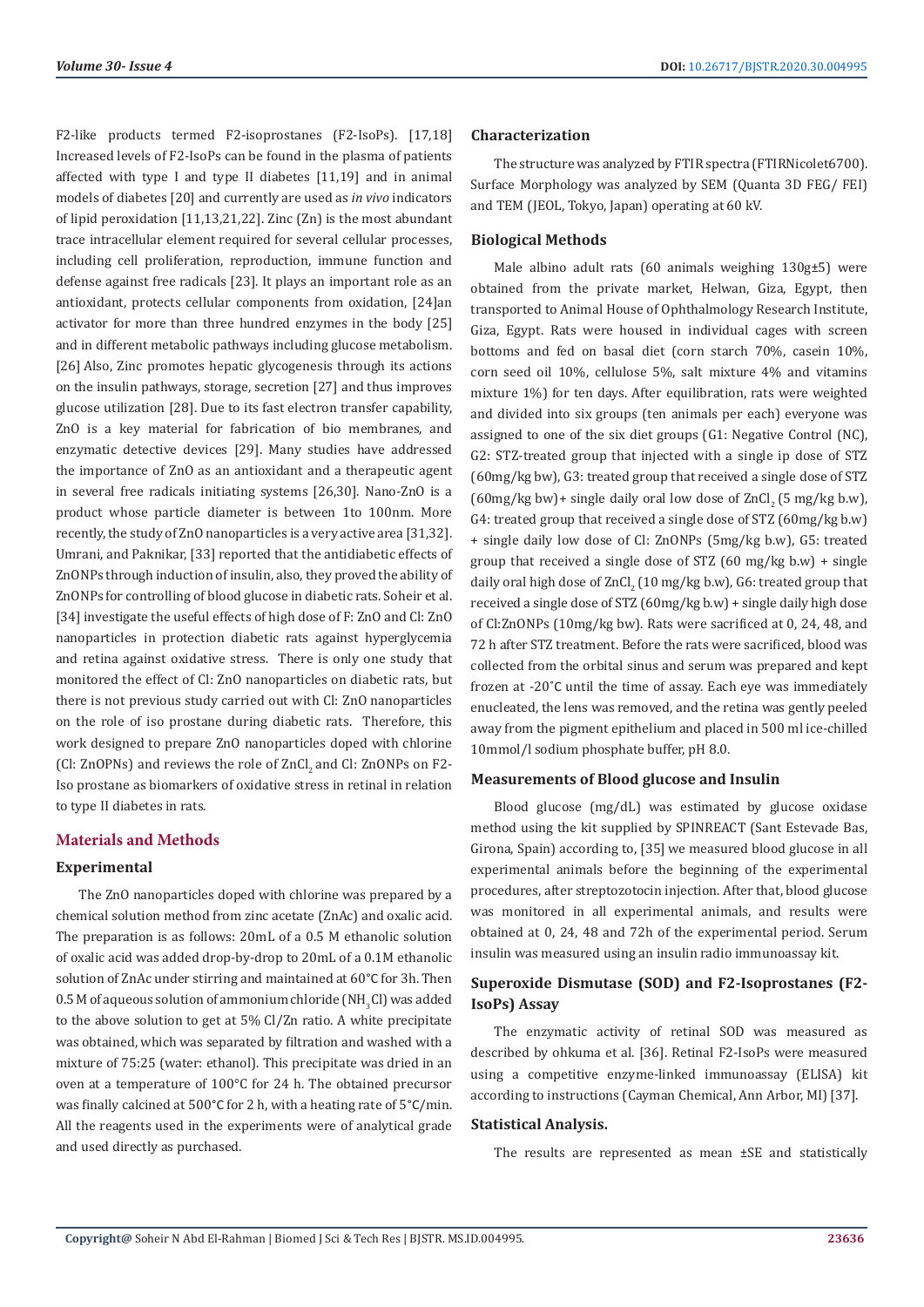analyzed by using one-way ANOVA. Accepted level of significance  $(P \le 0.05)$ .

# **Results and Discussion**

# **IR Spectra**

Figure 1 shows the FT-IR at sorption spectrum prepared

sample (Cl: ZnONPs). The peak at 470*cm-1*is the characteristic distinct stretching vibration of zinc oxide. The broad absorption peak at 3400*cm-1* can be attributed to the characteristic absorption of hydroxyls group. These results agree with Soheir et al. [34]. They reported that the undoped ZnO, an absorption peak is observed centered at 372nm (3.33 eV), which is in good agreement with previously reported works of ZnO single crystals and Cl: ZnONPs.



**Figure 1:** FTIR spectra of Cl: ZnONPs powder.

## **Scanning Electron Microscopy (SEM)**

Figure 2 (a and b) shows the SEM images of the Cl: ZnONPs powder prepared with chlorine doping. Cl: ZnONPs shows a rode shape. The results of this study agree with Soheir et al. [34] and they reported that the ZnO nano powders prepared with fluorine and chlorine and doping have average particle size 17.7 and 59.3nm, respectively.



**Figure 2:** SEM spectra of Cl: ZnONPs powder.

# **Transmission Electron Microscopy (TEM)**

Figure 3 shows the Cl: ZnONPs powder prepared with chlorine doping have average particle size 14.5-70.0nm.



**Figure 3:** TEM spectra of Cl: ZnONPs powder.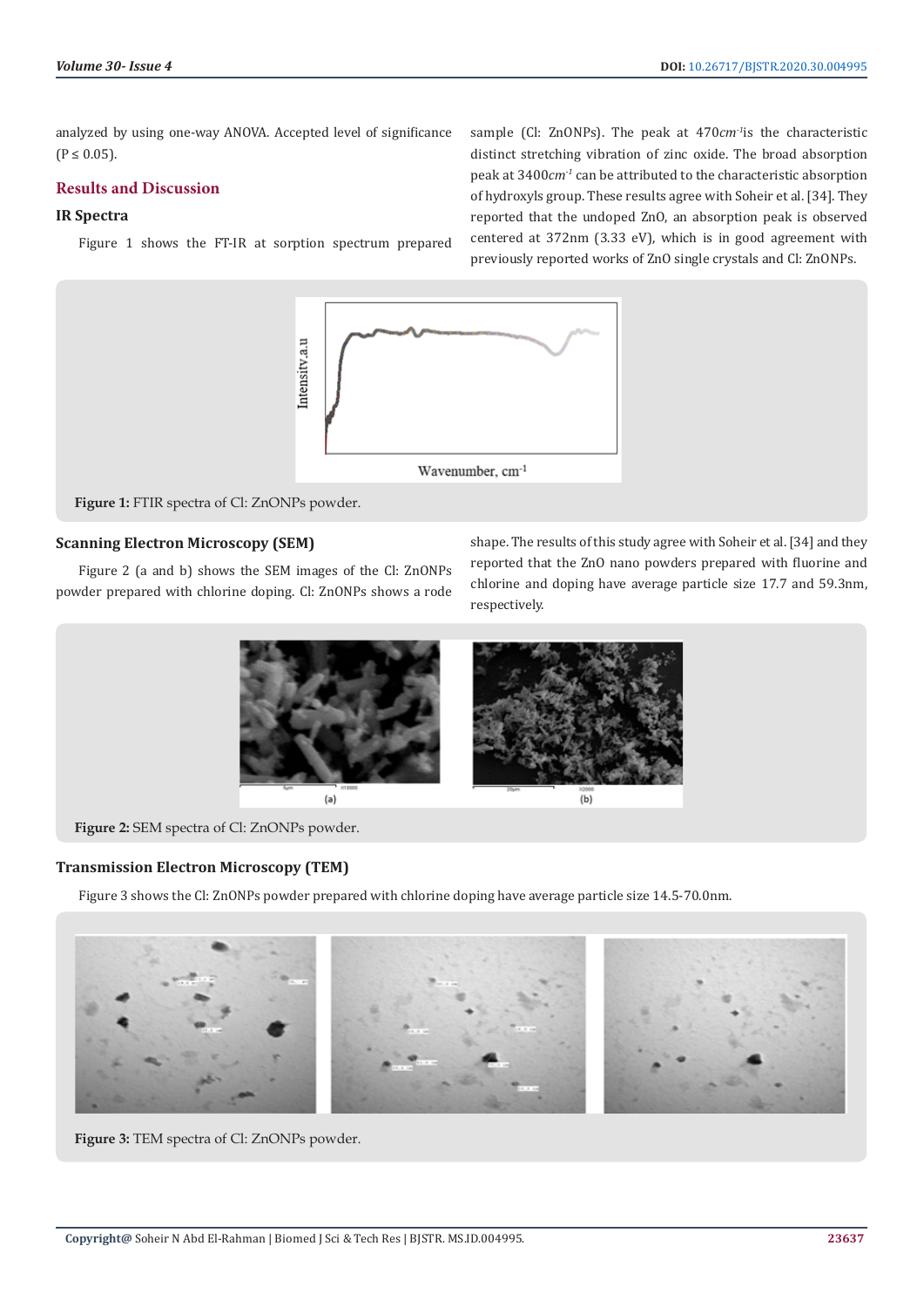## **Biochemical Markers**

Table 1 Shows the changes of serum glucose levels induced by ZnCl<sub>2</sub> and Cl: ZnONPs in diabetic rats. Experimental groups treated by  $ZnCl<sub>2</sub>$  and CI:  $ZnONPs$  (5 and  $10\text{mg/kg}$  bw)for 3 days, showed a significant (P≤0.05) decreased in serum glucose levels, it found to be (138.022,116.094 mg/dl), (117.962,102.964 mg/dl) at 5 and 10 mg/kg bw), respectively after 72h. Additionally, Cl: ZnONPs (10mg/ Kg bw)+STZ (60 mg/kg bw) treated group results were close to normal values that showed in NC group. This showed a great antidiabetic activity of zinc oxide nanoparticles, as zinc has been elucidated to be a potent metal that improves glucose utilization and metabolism through its potent influence on enhancement of hepatic glycogenesis through actions on the insulin signaling pathway [34].

Alkaladi et al. [31] showed a great reduction in blood glucose level in diabetic groups treated with ZnONPs, SNPs and insulin. However, ZnONPs induce more reduction than SNP. Rehal et al. [38] reported that at 30, 60, 90 and 120 min, the plasma glucose levels in the STZinduced rats were treated with Vildagliptin, ZnONPs, and various combinations of the two, groups, for 7 weeks showed significant improvements compared to the diabetic group (group II). The maximum improvement in the reduced plasma glucose levels was observed in the rats treated with the combination therapy (Vildagliptin plus 10mg/kg/d ZnONPs, group IIIh) compared to diabetic group and the other treated groups [38]. Also, a great reduction in blood glucose level in diabetic groups treated with low and high dose of F: ZnONPs and Cl: ZnONPs, it found to be 119.03, 117.10, 108.97 and 103.97mg/dl after 72 h, respectively [34].

**Table 1:** Effect of ZnCl<sub>2</sub> and Cl:ZnONPs (5 and 10mg/Kg bw) on Serum glucose concentration in diabetic rats.

| <b>Time</b>       | Glucose $(mg/dl)$           |                             |                             |                             |
|-------------------|-----------------------------|-----------------------------|-----------------------------|-----------------------------|
| <b>Treatments</b> | 0 <sub>h</sub>              | 24h                         | 48h                         | 72h                         |
| G1(NC)            | $94.080^{\rm b} \pm 0.078$  | 94.808 <sup>d</sup> ±0.121  | $93.572 \pm 0.169$          | 94.932f±0.099               |
| $G2$ (PC)         | $93.986^{\rm b} \pm 0.062$  | 154.392 <sup>a</sup> ±0.615 | 203.278 <sup>a</sup> ±0.524 | 379.524 <sup>a</sup> ±0.474 |
| G <sub>3</sub>    | 94.556 <sup>a</sup> ±0.124  | $101.602b + 0.175$          | 141.104 <sup>b</sup> ±0.272 | 138.022 <sup>b</sup> ±0.154 |
| G <sub>4</sub>    | $93.160 \pm 0.257$          | $101.602b + 0.175$          | 109.184 ± 0.287             | $116.094c \pm 0.272$        |
| G <sub>5</sub>    | 94.178 <sup>ab</sup> ±0.171 | $97.040 \pm 0.048$          | 121.104 <sup>d</sup> +0.272 | $117.962^{d} \pm 0.045$     |
| G <sub>6</sub>    | $94.002^{\rm b}$ ±0.015     | $95.380^{d} \pm 0.192$      | 97.654 <sup>e</sup> ±0.208  | 102.964 <sup>e</sup> ±0.039 |
| <b>LSD</b>        | 0.417                       | 0.840                       | 0.908                       | 0.693                       |

 $G1(NC)$  = Negative control, G2 (PC) = positive control, G3 = STZ + ZnCl<sub>2</sub>(5mg/kg bw), G4 = STZ + Cl: ZnONPs (5mg/kg bw), G5 = STZ + ZnCl<sub>2</sub>(10mg/kg bw), G6 = STZ + Cl: ZnONPs (10mg/kg bw)

Our results revealed that  $ZnCl<sub>2</sub>$  and  $Cl: ZnONPs$  (5 and  $10\text{mg}/$ Kg bw) + STZ (60mg/Kg bw) were significantly (P≤0.05) increased serum insulin level (290.40, 328.40 uIV/ml),(310.40,369.80 uIU/ ml) at (5 and 10mg/kg bw), respectively, compared to (PC) (177.40 uIU/ml) (Table 2). The serum insulin levels were significantly decreased in the diabetic group compared to the control group[38]. This results may be due to zinc could enhance the glucose stimulated insulin secretion from rat isolated pancreatic islets [40] Umrani and Paknikar [33] demonstrated that ZnONPs did not possess the risk of hypoglycemia in living organisms so it can act as an insulin secretor/due to accumulation of zinc in the secretory vesicle of B cells using transporter 8 [40]. Zinc transporters are also identified in adipose tissues and liver [34,41]. Treatment with ZnONPs. induced a significant increase in the serum insulin levels compared to the

diabetic group (NC)[38]. The groups administration high dose of F: ZnONPs and Cl: ZnONPs gave a best result (326.40 and 367.80 pg/ ml), respectively, compared to PC (175.40 pg/ml) [34]. ZnONPs and SNP could increase serum insulin level in diabetic groups, it found (79.4% and 3%), respectively if compared with diabetic groups treated with insulin (97.3%). It appeared that ZnONPs also induced more insulin secretion if compared to the effect of SNPs [31]. ZON treatment showed a trend towards a dose-dependent increase in nonfasted serum insulin levels (35% increase at 10 mg/kg dose). However, no significant effects were seen on fasted serum insulin levels after ZON treatment, indicating no risk of hypoglycemia [33]. The best results were observed in diabetic rats treated with ZnONPs in a dose of (10mg/kg b.w)[42].

Table 2: Effect of ZnCl<sub>2</sub> and Cl:ZnONPs (5 and 10mg/Kg bw)on Serum Insulin concentration in diabetic rats.

| Time              | Insulin $(uU/ml)$      |                           |                           |                        |  |
|-------------------|------------------------|---------------------------|---------------------------|------------------------|--|
| <b>Treatments</b> | 0 <sub>h</sub>         | 24h                       | 48 h                      | 72 h                   |  |
| G1(NC)            | $471.40^{bc}$ ±0.91    | $476.00^{\circ}$ ±1.08    | $475.40^{\circ}$ ±1.45    | $480.60^{\circ}$ ±2.71 |  |
| $G2$ (PC)         | $478.60^{\circ}$ ±1.01 | 336.80 <sup>e</sup> ±0.56 | $205.60 \text{ft} + 0.58$ | $177.40 \pm 0.91$      |  |
| G <sub>3</sub>    | $469.20 \pm 0.71$      | $354.00^{d} \pm 0.30$     | 303.80 <sup>e</sup> ±0.35 | $290.40^{\circ}$ ±0.22 |  |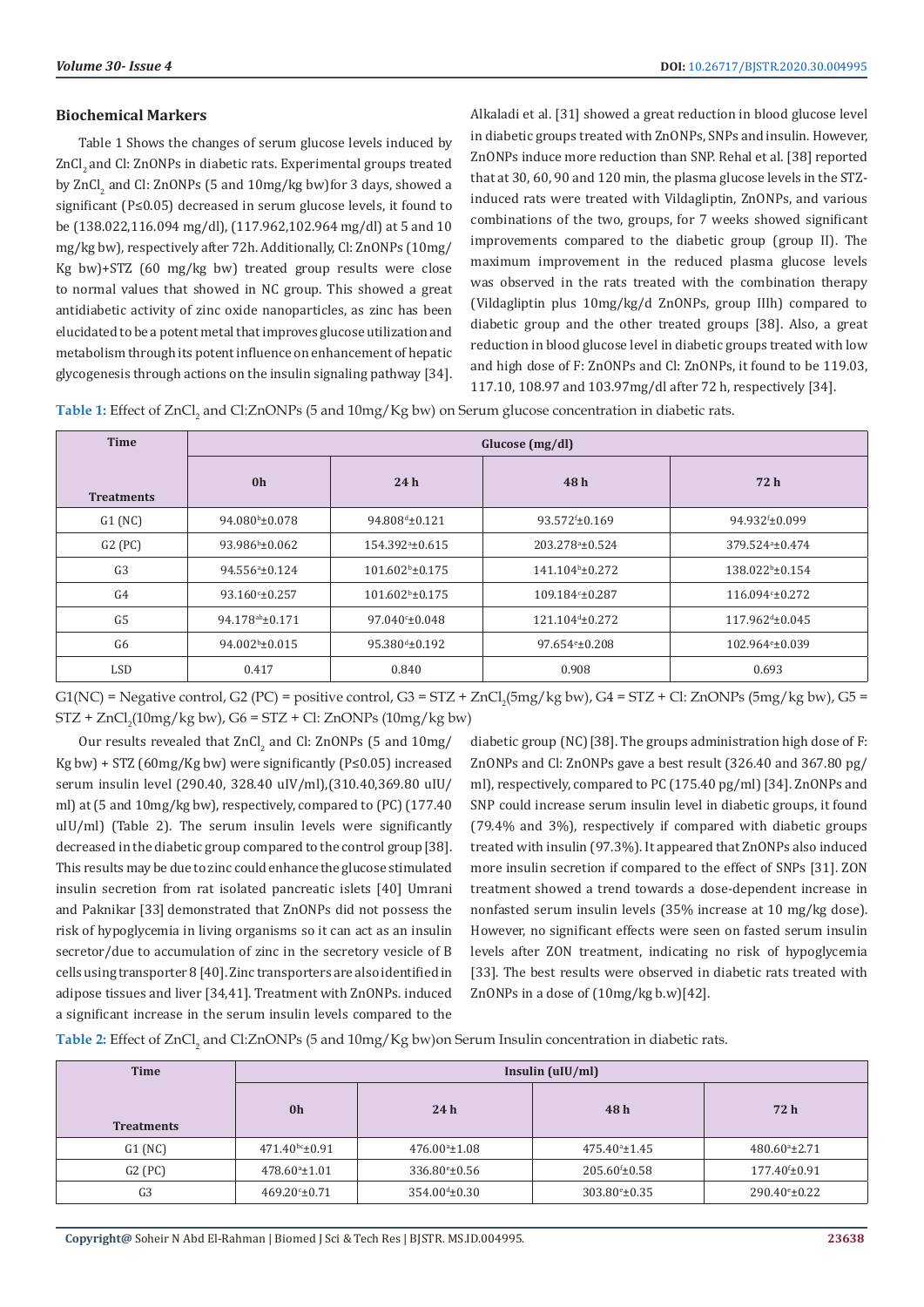| G4  | $474.00\text{h} \pm 0.98$ | $394.00^{\circ}$ ±0.30    | $367.00^{\circ}$ ±1.28 | $328.40^{\circ}$ ±0.22 |
|-----|---------------------------|---------------------------|------------------------|------------------------|
| G5  | $477.00a_{\pm}0.93$       | $394.40^{\circ} \pm 0.22$ | $343.40^{d} \pm 0.38$  | $310.40^{d} \pm 0.22$  |
| G6  | $471.60^{bc} \pm 1.27$    | $415.20^{\circ} \pm 0.78$ | $389.00b$ ±4.51        | $369.80^{\circ}$ ±1.05 |
| LSD | 2.924                     | .861                      | 5.960                  | 3.700                  |

 $G1(NC)$  = Negative control, G2 (PC) = positive control, G3 = STZ + ZnCl<sub>2</sub>(5mg/kg bw), G4 = STZ + Cl: ZnONPs (5mg/kg bw), G5 =  $STZ + ZnCl<sub>2</sub>(10mg/kg bw)$ , G6 =  $STZ + Cl$ : ZnONPs (10mg/kg bw)

Isoprostanes in contrast to lipid hydroperoxides, are chemically stable end products of lipid peroxidation, and the measurement of their levels in plasma or urine may permit a sensitive and specific method for detection of lipid oxidative damage *in vivo* [22]. In the present study the retinal F2-IsoPs levels were significantly (P≤0.05) increased in the diabetic group (0.7162 pg/ml bw) compared to the NC (0.2762pg/ml bw) after 72h (Table 3). Treatment with ZnCl2 and Cl: ZnONPs (5 and 10mg/kg bw) + STZ (60mg/Kg bw) induced a significantly decreased of F2-IsoPs the retina levels compared to (PC). The results of Cl: ZnONPs (10mg/kg bw) + STZ (60mg/kg bw) was close to normal value that showed in NC group (Table 3). Increase in plasma level of total  $F_2$ -IsoPs in type 2 diabetic nephropatic patients (*P* ≤0.01) with respect to controls

[43]. Increased F2-IsoPs synthesis during diabetes appears to be responsible in part for the increase in renal TGF-β,α well-known mediator of diabetic nephropathy [6].

Plasma  $F_2$ -IsoPs levels in STZ-induced diabetic rats were significantly higher than in nondiabetic animals $[44]$ . ZnCl<sub>2</sub> and Cl: ZnONPs (5 and 10 mg/kg bw) +STZ (60mg/kg bw) treatment to STZ-induced diabetic rats are shown in Table 4. The results show significantly (P≤0.05) increased in retina SOD activity (16.29,21.95 U/ml), (17.15,24.12 U/ml) after treatment with (5 and 10mg/ kg bw), respectively for 72hthan PC group (11.31 U/ml). ZON treatment increased serum SOD and catalase activity, suggesting antioxidant effects [34].

**Table 3:** Effect of ZnCl<sub>2</sub> and Cl:ZnONPs (5 and 10mg/Kg bw) on retinal F2-isoprostans concentration in diabetic rats.

| <b>Time</b>       | $F2$ -isoprostant (pg/ml) |                         |                               |                         |  |
|-------------------|---------------------------|-------------------------|-------------------------------|-------------------------|--|
| <b>Treatments</b> | 0 <sub>h</sub>            | 24h                     | 48h                           | 72h                     |  |
| G1(NC)            | $0.2776^{\circ}$ ±0.001   | $0.2750^{\circ}$ ±0.000 | $0.2762^{\circ}$ ±0.001       | $0.2762^{\circ}$ ±0.001 |  |
| $G2$ (PC)         | $0.2766^{\circ}$ ±0.002   | $0.5622a_{\pm}0.003$    | $0.6622a_{\pm}0.003$          | $0.7162a \pm 0.003$     |  |
| G <sub>3</sub>    | $0.2758a_{\pm}0.002$      | $0.3620^{\circ}$ ±0.003 | $0.3652^b \pm 0.001$          | $0.3282^b \pm 0.003$    |  |
| G <sub>4</sub>    | $0.2762a_{\pm}0.002$      | $0.3044c \pm 0.002$     | $0.3038c \pm 0.001$           | $0.3048c_{\pm}0.002$    |  |
| G <sub>5</sub>    | $0.2774^a \pm 0.001$      | $0.2942^{d}$ ±0.002     | $0.2956^{\text{d}} \pm 0.001$ | $0.2952^{d}$ ±0.001     |  |
| G <sub>6</sub>    | $0.2748^{\circ}$ ±0.001   | $0.2724e_{\pm}0.002$    | $0.2760^{\circ}$ ±0.001       | $0.2764^{\circ}$ ±0.001 |  |
| LSD               | 0.004                     | 0.006                   | 0.005                         | 0.006                   |  |

 $G1(NC)$  = Negative control, G2 (PC) = positive control, G3 = STZ + ZnCl<sub>2</sub>(5mg/kg bw), G4 = STZ + Cl: ZnONPs (5mg/kg bw), G5 = STZ + ZnCl<sub>2</sub>(10mg/kg bw), G6 = STZ + Cl: ZnONPs (10mg/kg bw)

**Table 4:** Effect of ZnCl<sub>2</sub> Effect of ZnCl<sub>2</sub> and and Cl: ZnONPs (5 and 10mg/Kg bw) on retinal SOD concentration in diabetic rats.

| <b>Time</b>       | SOD (U/ml)                |                          |                       |                       |
|-------------------|---------------------------|--------------------------|-----------------------|-----------------------|
| <b>Treatments</b> | 0 <sub>h</sub>            | 24h                      | 48h                   | 72 h                  |
| G1(NC)            | $25.56^{\circ}$ ±0.2      | $25.36^{\circ}$ ±0.2     | $25.24a + 0.17$       | $25.09^{\circ}$ ±0.03 |
| G2(PC)            | 25.36 <sup>ab</sup> ±0.17 | $20.19 \pm 0.03$         | $14.22^{f} \pm 0.02$  | $11.31^{f} \pm 0.17$  |
| G <sub>3</sub>    | $25.08^{bc} \pm 0.07$     | $21.04°+0.02$            | $17.63^{\circ}$ ±0.08 | $16.29^{\circ}$ ±0.11 |
| G <sub>4</sub>    | $25.17^{abc}$ ±0.05       | $22.47 \pm 0.04$         | $19.32 \pm 0.04$      | $21.95 - 0.15$        |
| G <sub>5</sub>    | $24.93 \pm 0.13$          | $21.81^{d}$ ±0.12        | $18.94^{d} \pm 0.05$  | $17.15^{d}$ ±0.09     |
| G6                | $24.82^{\circ}$ ±0.14     | $24.38^{\rm b} \pm 0.23$ | $23.57^{\rm b}$ ±0.23 | $24.12^b \pm 0.02$    |
| LSD               | 0.399                     | 0.392                    | 0.360                 | 0.320                 |

 $G1(NC)$  = Negative control,  $G2 (PC)$  = positive control,  $G3 = STZ + ZnCl2(5mg/kg bw)$ ,  $G4 = STZ + Cl$ : ZnONPs (5mg/kg bw),  $G5 =$  $STZ + ZnCl2 (10mg/kg bw)$ ,  $G6 = STZ + Cl$ :  $ZnONPs (10mg/kg bw)$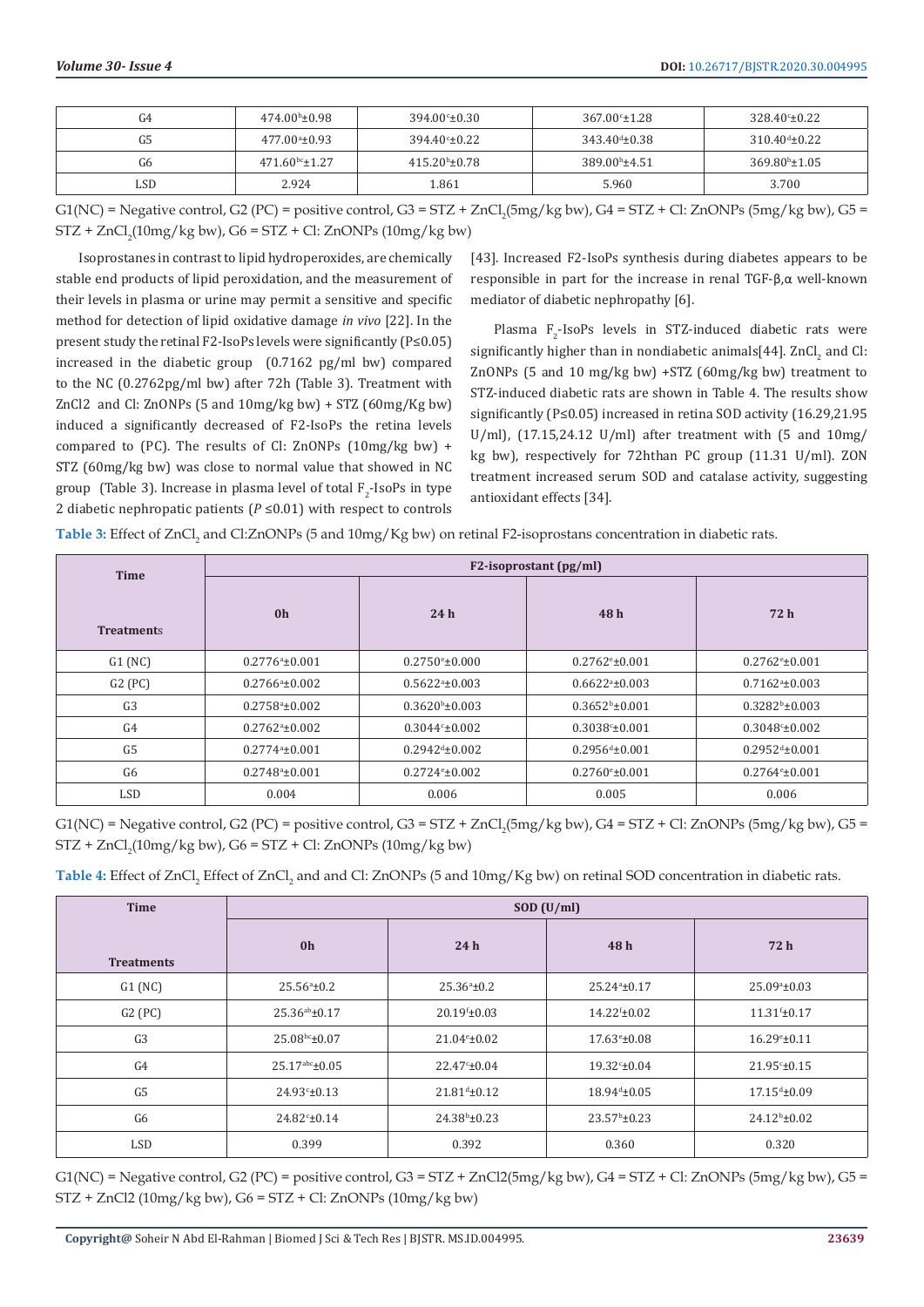## **Conclusion**

Based on our results, we can conclude that ZnCl<sub>2</sub> and Cl: ZnONPs lead to activation of insulin mechanism of action and induction its synthesis. Cl: ZnONPs + STZ incresead SOD and decreased  $F_a$ IsoPs activates significantly ( $P \le 0.05$ ). Furthermore, the results elucidated the beneficial effects of high dose of Cl: ZNONPs gave the best results protection retinal against oxidative stress and controlling hyperglycemia.

#### **Acknowledgement**

The author is grateful for the assistance of the Field Crop Technology Research Department, Food Technology Research Institute, Agricultural Research Center, Giza, Egypt. We gratefully acknowledge the assistance of the animal house of Ophthalmology Research Institute, Giza, Egypt.

#### **References**

- 1. [Wild S, Roglic G, Green A, Sicree R, King H \(2004\) Global prevalence of](https://pubmed.ncbi.nlm.nih.gov/15111519/)  [diabetes: estimates for the year 2000and projections for 2030. Diabetes](https://pubmed.ncbi.nlm.nih.gov/15111519/)  [Care 27\(5\): 1047-1053.](https://pubmed.ncbi.nlm.nih.gov/15111519/)
- 2. [Lin Y, Sun Z \(2010\) Current views on type 2 diabetes. J Endocrinol](https://www.ncbi.nlm.nih.gov/pmc/articles/PMC2814170/)  [204\(1\): 1-11.](https://www.ncbi.nlm.nih.gov/pmc/articles/PMC2814170/)
- 3. Ye**ğ**in S, Mert N (2013) Investigation on the HbA1c, MDA, GSH-Px and SOD Levels in Experimentally Diabetic Rats. YYU Veteriner Fakultesi Dergisi 24(2): 51-54.
- 4. [Pfeiffer A, Schatz H \(1995\) Diabetic microvascular complications and](https://pubmed.ncbi.nlm.nih.gov/7621107/)  [growth factors. Exp. Clin. Endocrinol. Diabetes 103\(1\): 7-14.](https://pubmed.ncbi.nlm.nih.gov/7621107/)
- 5. [Kowluru RA, Kennedy A \(2001\) Therapeutic potential of anti-oxidants](https://www.tandfonline.com/doi/abs/10.1517/13543784.10.9.1665)  [and diabetic retinopathy. Opin. Investig. Drugs 10\(9\): 1665-1676.](https://www.tandfonline.com/doi/abs/10.1517/13543784.10.9.1665)
- 6. Halliwell B, Gutteridge JMC (2005) Free radicals in Biology and Medicine, 3rd (Edn), Clarendon Press, Oxford NUKLEONIKA 3: 67-76.
- 7. [Morrow JD, Moore KP, Awad JA, Ravenscraft MP \(1993\) Marked](https://pubmed.ncbi.nlm.nih.gov/8358000/)  [over production of non-cyclooxygenase derived prostanoids \(F2](https://pubmed.ncbi.nlm.nih.gov/8358000/) [isoprostanes\) in the strepto hepatorenal syndrome. J Lipid Mediat 6\(1-](https://pubmed.ncbi.nlm.nih.gov/8358000/) [3\): 417-420.](https://pubmed.ncbi.nlm.nih.gov/8358000/)
- 8. [Stein CM, Tanner SB, Awad JW, Roberts J, Morrow J \(1996\) Evidence](https://onlinelibrary.wiley.com/doi/pdf/10.1002/art.1780390711)  [of free radical-mediated injury \(isoprostane overproduction\) in](https://onlinelibrary.wiley.com/doi/pdf/10.1002/art.1780390711)  [scleroderma. Arthritis Rheumm 39\(7\): 1146-1150.](https://onlinelibrary.wiley.com/doi/pdf/10.1002/art.1780390711)
- 9. [Morrow JA, Frei B, Longmire AW, Gaziano J, Lynch S, et al. \(1995\)](https://pubmed.ncbi.nlm.nih.gov/7700313/)  [Increase in circulating products of lipid peroxidation \(F2-isoprostanes\)](https://pubmed.ncbi.nlm.nih.gov/7700313/)  [in smokers: Smoking as a cause of oxidative damage. N Engl J Med](https://pubmed.ncbi.nlm.nih.gov/7700313/)  [332\(18\): 1198-1203.](https://pubmed.ncbi.nlm.nih.gov/7700313/)
- 10. [Delanty N, Reilly MP, Pratico D, Lawson JA, McCarthy JF, et al. \(1997\)](https://pubmed.ncbi.nlm.nih.gov/9184579/)  [8-EpiPGF2 alpha generation during coronary reperfusion: A potential](https://pubmed.ncbi.nlm.nih.gov/9184579/)  [quantitative marker of oxidant stress in vivo. Circulation 95\(11\): 2492-](https://pubmed.ncbi.nlm.nih.gov/9184579/) [2499.](https://pubmed.ncbi.nlm.nih.gov/9184579/)
- 11. Patrono C, Fiztgerald G (1997) Isoprostanes: Potential markers of oxidant stress in atherothrombatic disease. Arterioscler Thromb Vasc 17: 2309-2315.
- 12. [DavI G, Ciabattoni G, Consoli A, Mezzetti A, Falco A, et al. \(1999\)](https://pubmed.ncbi.nlm.nih.gov/9892587/) *In vivo* [formation of 8-iso-prostaglandin F2 alpha and platelet activation in](https://pubmed.ncbi.nlm.nih.gov/9892587/)  [diabetes mellitus: Effects of improved metabolic control and vitamin E](https://pubmed.ncbi.nlm.nih.gov/9892587/)  [supplementation. Circulation 99\(2\): 224-229.](https://pubmed.ncbi.nlm.nih.gov/9892587/)
- 13. [Laight D, Kengatharan K, Gopaul N, Anggard E, Carrier M \(1998\)](https://www.ncbi.nlm.nih.gov/pmc/articles/PMC1571037/)  [Investigation of oxidant stress and vasodepression to glyceryl trinitrate](https://www.ncbi.nlm.nih.gov/pmc/articles/PMC1571037/)  [in the obese Zucker rat in vivo. Br J Pharmaco l 125\(4\): 895-901.](https://www.ncbi.nlm.nih.gov/pmc/articles/PMC1571037/)
- 14. Davı G, Falco A, Patrono C (2005) Lipid peroxidation in diabetes mellitus. Antioxid Redox Signal 7: 256-268.
- 15. [Hunt J, Smith C, Wolf S \(1990\) Autoxidative glycosilation and possible](https://diabetes.diabetesjournals.org/content/39/11/1420) [involvement of peroxides and free radicals in LDL modification by](https://diabetes.diabetesjournals.org/content/39/11/1420) [glucose. Diabetes 39\(11\): 1420-1424.](https://diabetes.diabetesjournals.org/content/39/11/1420)
- 16. [Trachtman H, Futterweit S, Maesaka J, Ma C, Valderrama E, et al.](https://journals.physiology.org/doi/abs/10.1152/ajprenal.1995.269.3.F429?journalCode=ajprenal) [\(1995\) Taurine ameliorates chronic streptozotocin-induced diabetic](https://journals.physiology.org/doi/abs/10.1152/ajprenal.1995.269.3.F429?journalCode=ajprenal) [nephropathy in rats. Am J Physio l 269\(3\): F429-F438.](https://journals.physiology.org/doi/abs/10.1152/ajprenal.1995.269.3.F429?journalCode=ajprenal)
- 17. Subramanian K, Sekaran M, Rajes Q, Ikram S (2009) F<sub>2</sub> Isoprostanes as Novel Biomarkers for Type2 Diabetes: A Review. J Clin Biochem Nutr 45: 1-8.
- 18. [Halliwell B, Grootveld M \(1978\) The measurement of free radical](https://pubmed.ncbi.nlm.nih.gov/3030811/) [reactions in humans. FEBS Lett 213\(1\): 9-14.](https://pubmed.ncbi.nlm.nih.gov/3030811/)
- 19. [Morrow J, Harris T, Roberts L \(1990\) Non cyclooxygenase oxidative](https://pubmed.ncbi.nlm.nih.gov/2321745/) [formation of a series of novel prostaglandins: analytical ramifications](https://pubmed.ncbi.nlm.nih.gov/2321745/) [for measurement of eicosanoids. Anal. Biochem 184\(1\): 1-10.](https://pubmed.ncbi.nlm.nih.gov/2321745/)
- 20. [Gopaul N, Angaard E, Mallet A, Betteridge D, Wolf SP, et al. \(1995\)](https://pubmed.ncbi.nlm.nih.gov/7628610/) [Plasma 8-epi-PGF2a levels are elevated in individuals with non-insulin](https://pubmed.ncbi.nlm.nih.gov/7628610/) [dependent diabetes mellitus. FEBS Lett 368\(2\): 225-229.](https://pubmed.ncbi.nlm.nih.gov/7628610/)
- 21. [Tada H, Ishii H, Isogai S \(1997\) Protective effect of d-alpha-tocopherol](https://www.sciencedirect.com/science/article/abs/pii/S0026049597901220) [on the function of human mesangial cells exposed to high glucose](https://www.sciencedirect.com/science/article/abs/pii/S0026049597901220) [concentrations. Metabolism 46\(7\): 779-784.](https://www.sciencedirect.com/science/article/abs/pii/S0026049597901220)
- 22. [Roberts L, Morrow J \(2000\) Measurement of F2-isoprostanes as an](https://www.researchgate.net/publication/290131398_Measurement_of_F2-isoprostanes_as_an_index_of_oxidative_stress_in_vivo) [index of oxidative stress in vivo. Free Radic Biol Med 28\(4\): 505-513.](https://www.researchgate.net/publication/290131398_Measurement_of_F2-isoprostanes_as_an_index_of_oxidative_stress_in_vivo)
- 23. [Basu S \(2004\) Isoprostanes: novel bioactive products of lipid](https://www.researchgate.net/publication/8601113_Isoprostanes_novel_bioactive_products_of_lipid_peroxidation) [peroxidation. Free Radic Res 38\(2\): 105-122.](https://www.researchgate.net/publication/8601113_Isoprostanes_novel_bioactive_products_of_lipid_peroxidation)
- 24. Powell S (2000) The antioxidant properties of zinc. Journal of Nutrition 130(5): 1447S-1454S.
- 25. [Bruno R, Song Y, Leonard S, Mustacich D, Taylor A, et al. \(2007\) Dietary](https://www.sciencedirect.com/science/article/abs/pii/S0955286306002269) [zinc restriction in rats alters antioxidant status and increases plasma F2](https://www.sciencedirect.com/science/article/abs/pii/S0955286306002269) [isoprostanes. The Journal of Nutritional Biochemistry 18\(8\): 509-518.](https://www.sciencedirect.com/science/article/abs/pii/S0955286306002269)
- 26. [Haase H, Overbeck S, Rink L \(2008\) Zinc supplementation for](https://pubmed.ncbi.nlm.nih.gov/18221847/) [the treatment or prevention of disease: current status and future](https://pubmed.ncbi.nlm.nih.gov/18221847/) [perspectives. Exp. Gerontol 43\(5\): 394-408.](https://pubmed.ncbi.nlm.nih.gov/18221847/)
- 27. [Hanna P, Kaiiska M, Jordan S, Mason R \(1993\) Role of metallothionine in](https://pubs.acs.org/doi/abs/10.1021/tx00035a017) [zinc \(II\) and Chromium \(III\) mediated tolerance to carbon tetrachloride](https://pubs.acs.org/doi/abs/10.1021/tx00035a017) [hepatotoxicity: evidence against a trichloromethyl radical-scavenging](https://pubs.acs.org/doi/abs/10.1021/tx00035a017) [mechanism. Chem Res Toxicol 6\(5\): 711-717.](https://pubs.acs.org/doi/abs/10.1021/tx00035a017)
- 28. Chausmer A (1998) Zinc, insulin and diabetes. J Am Coll Nutr 17(2): 109- 115.
- 29. [Jansen J, Karges W, Rink L \(2009\) Zinc and diabetes clinical links and](https://pubmed.ncbi.nlm.nih.gov/19442898/) [molecular mechanisms. J. Nutr.Biochem 20\(6\): 399-417.](https://pubmed.ncbi.nlm.nih.gov/19442898/)
- 30. [Zhu X, Yuri I, Gan X, Suzuki I, Li G \(2007\) Electrochemical study of the](https://www.sciencedirect.com/science/article/abs/pii/S0956566306003228/) [effect of nano-zinc oxide on microperoxidase and its application to more](https://www.sciencedirect.com/science/article/abs/pii/S0956566306003228/) [sensitive hydrogen peroxide biosensor preparation. Biosens Bioelectron](https://www.sciencedirect.com/science/article/abs/pii/S0956566306003228/) [22\(8\): 1600-1604.](https://www.sciencedirect.com/science/article/abs/pii/S0956566306003228/)
- 31. [Alkaladi A, Abdelazim A, Afifi M \(2014\) Antidiabetic activity of zinc oxide](https://www.researchgate.net/publication/259985236_Antidiabetic_Activity_of_Zinc_Oxide_and_Silver_Nanoparticles_on_Streptozotocin-Induced_Diabetic_Rats) [and silver nanoparticles on streptozotocin-induced diabetic rats. Int J](https://www.researchgate.net/publication/259985236_Antidiabetic_Activity_of_Zinc_Oxide_and_Silver_Nanoparticles_on_Streptozotocin-Induced_Diabetic_Rats) [Mol Sci 15: 2015-2023.](https://www.researchgate.net/publication/259985236_Antidiabetic_Activity_of_Zinc_Oxide_and_Silver_Nanoparticles_on_Streptozotocin-Induced_Diabetic_Rats)
- 32. [Yang Z, Liu Q \(2008\) Mutation-Selection Models of Codon Substitution](https://pubmed.ncbi.nlm.nih.gov/18178545/) [and Their Use to Estimate Selective Strengths on Codon Usage. Mol Biol](https://pubmed.ncbi.nlm.nih.gov/18178545/) [Evol 25\(3\): 568-579.](https://pubmed.ncbi.nlm.nih.gov/18178545/)
- 33. [Umrani R, Paknikar K \(2014\) Zinc oxide nanoparticles show antidiabetic](https://pubmed.ncbi.nlm.nih.gov/23427863/) [activity in streptozotocin-induced Type 1 and 2 diabetic rats.](https://pubmed.ncbi.nlm.nih.gov/23427863/) [Nanomedicine \(Lond\) 9\(1\): 89-104.](https://pubmed.ncbi.nlm.nih.gov/23427863/)
- 34. [Soheir N, Reda S, Sheikha M \(2016\) Synthesis and Characterization of](https://www.longdom.org/abstract/synthesis-and-characterization-of-nanodoped-zinc-oxide-and-its-application-as-protective-oxidative-changes-in-the-retina-30400.html) [Nano-doped Zinc Oxide and its Application as Protective Oxidative](https://www.longdom.org/abstract/synthesis-and-characterization-of-nanodoped-zinc-oxide-and-its-application-as-protective-oxidative-changes-in-the-retina-30400.html) [Changes in the Retina of Diabetic Rats. Journal of Diabetes & Metabolism](https://www.longdom.org/abstract/synthesis-and-characterization-of-nanodoped-zinc-oxide-and-its-application-as-protective-oxidative-changes-in-the-retina-30400.html) [7\(7\): 7 1000691.](https://www.longdom.org/abstract/synthesis-and-characterization-of-nanodoped-zinc-oxide-and-its-application-as-protective-oxidative-changes-in-the-retina-30400.html)